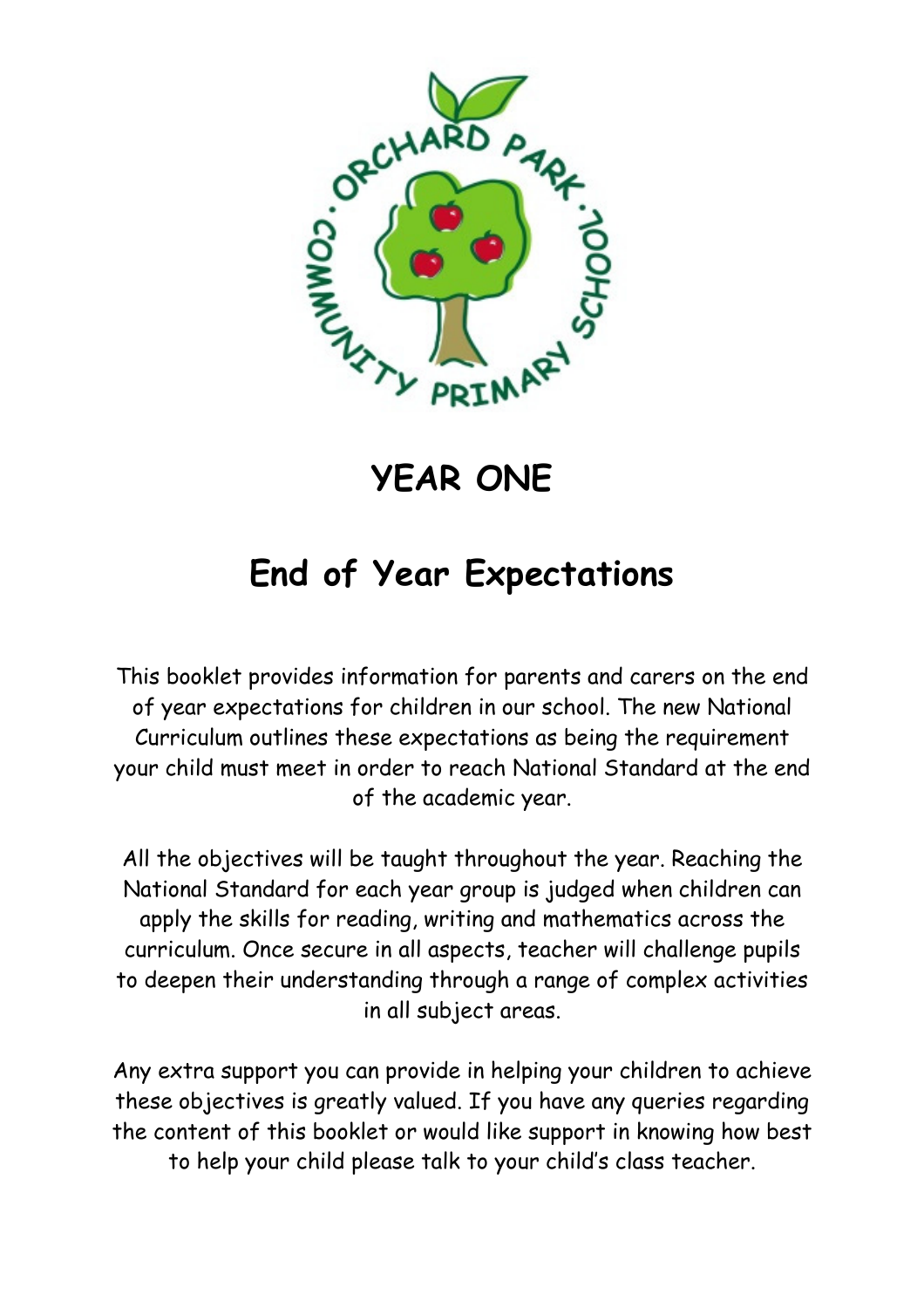## Reading in Year One

- Identify which words appear again and again.
- Recognise and join in with predictable phrases.
- Relate reading to own experiences.
- Re-read if reading does not make sense.
- Re-tell with considerable accuracy.
- Discuss significance of title and events.
- Make predictions on basis of what has been read.
- Make inferences on basis of what is being said and done.
- Read aloud with pace and expression, i.e. pause at full stop; raise voice for question.
- Recognise:
	- o capital letters
	- o full stops
	- o question marks
	- o exclamation marks
	- o ellipsis
- Know why the writer has used the above punctuation in a text.
- Know difference between fiction and non-fiction texts.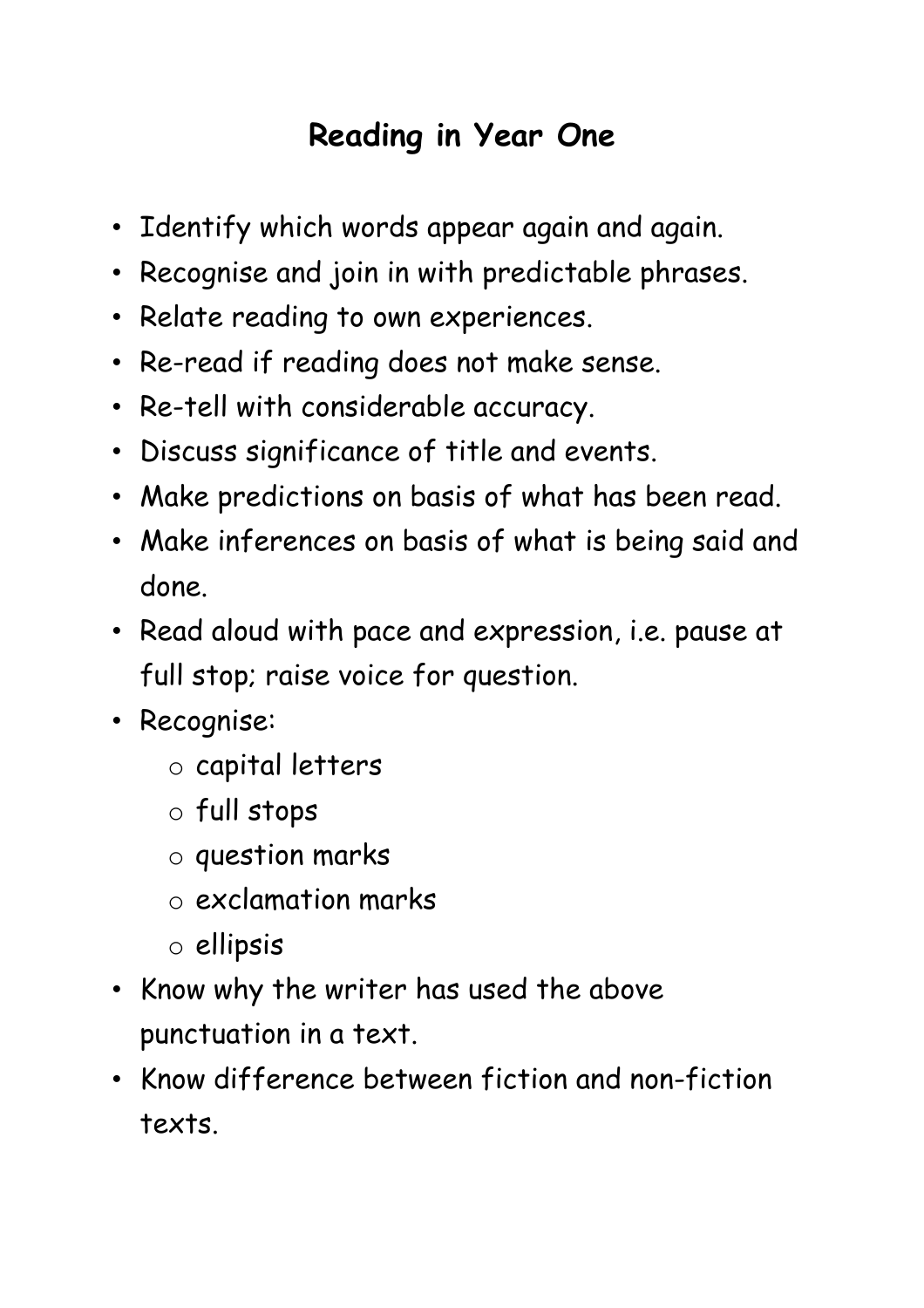### Writing in Year One

- Write clearly demarcated sentences.
- Use 'and' to join ideas.
- Use conjunctions to join sentences (e.g. so, but).
- Use standard forms of verbs, e.g. go/went.
- Introduce use of:
	- o capital letters
	- o full stops
	- o question marks
	- o exclamation marks
- Use capital letters for names and personal pronoun 'I'.
- Write a sequence of sentences to form a short narrative [as introduction to paragraphs].
- Use correct formation of lower case finishing in right place.
- Use correct formation of capital letters.
- Use correct formation of digits.